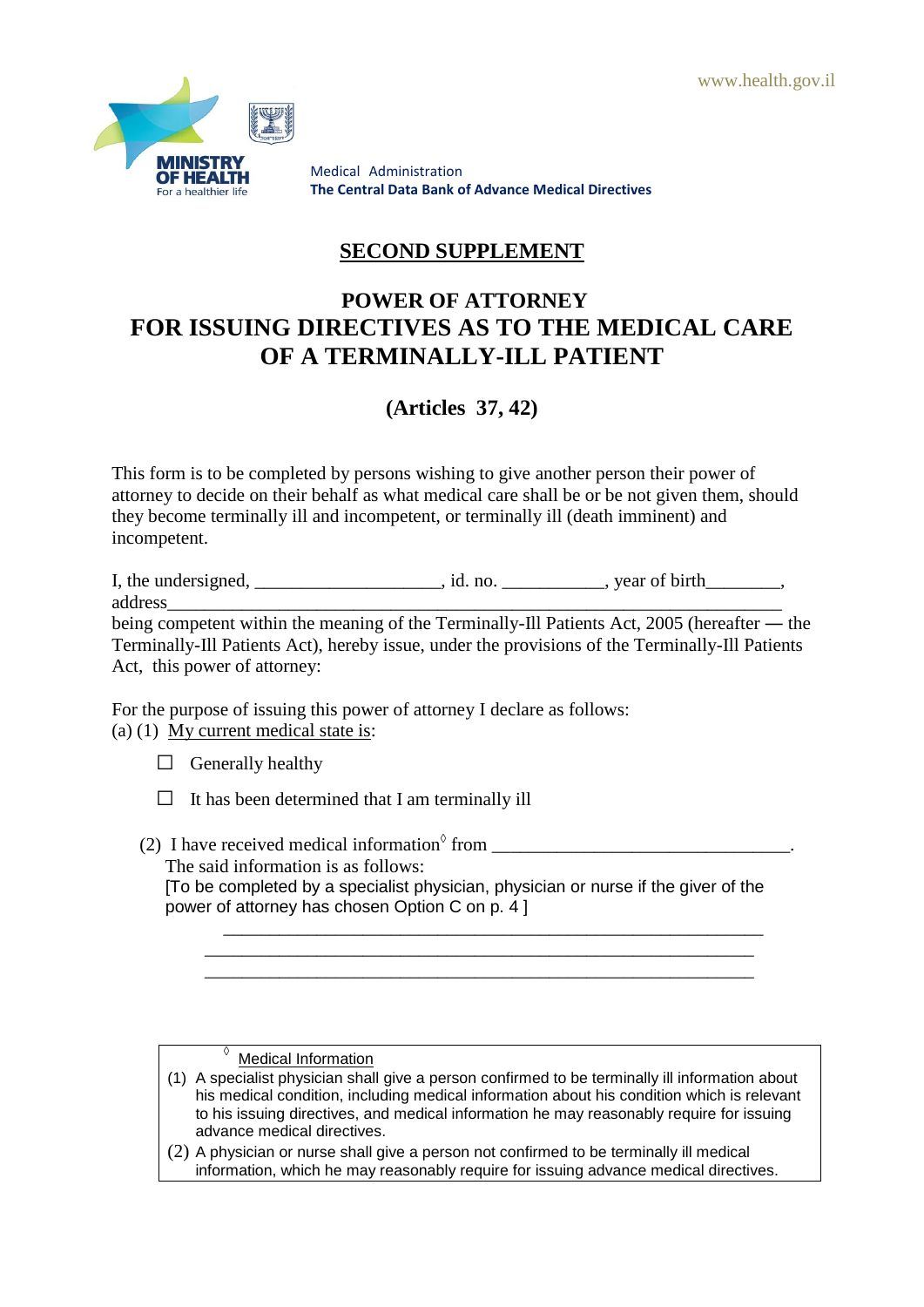- (b) I am aware that this power of attorney shall come into effect only once it has been determined that I am terminally ill, and I have been declared incompetent and I am suffering significantly, all the foregoing within the meaning of the Terminally-Ill Patients Act.
- (c) I am aware that should it be determined that I am terminally ill, but have not been declared incompetent, this power of attorney shall not come into effect and that my expressed wishes shall then take precedence.
- (d) I am aware that I may alter or revoke this power of attorney at any time, as long as I have not been declared incompetent within the meaning of the Act; the revocation shall take the form of a new power of attorney or a completed revocation form, a specimen of which is given in Supplement 4.
- (e) I am aware that this power of attorney shall remain valid for five years or for a period not exceeding five years, namely until: \_\_\_\_\_\_\_\_\_\_\_\_\_\_\_\_\_\_\_\_\_\_\_ (A date maybe specified here not more than five years from the date this power of attorney is signed.)

I hereby give power of attorney to the person noted below so that they may act on my behalf when I become terminally ill or terminally ill (death imminent) and am incompetent and cannot issue directives or give or refuse my consent to medical procedures for lack of the intellectual, mental or physical ability to do so, and am suffering significantly, and so that they may act in accordance with the directives in this power of attorney, I hereby give power of attorney to:

1. Mr./Ms. \_\_\_\_\_\_\_\_\_\_\_\_\_\_\_\_\_\_\_\_, id. no. \_\_\_\_\_\_\_\_\_\_\_, address:  $\overline{\phantom{0}}$ 

Should the above-mentioned person be unable or refuse to hold my power of attorney, I appoint in his/her stead to hold my power of attorney:

 $2. Mr. /Ms.$  \_\_\_\_\_\_\_\_\_\_\_\_\_\_\_, id. no. \_\_\_\_\_\_\_\_\_\_\_\_\_, address:

 $\overline{a}$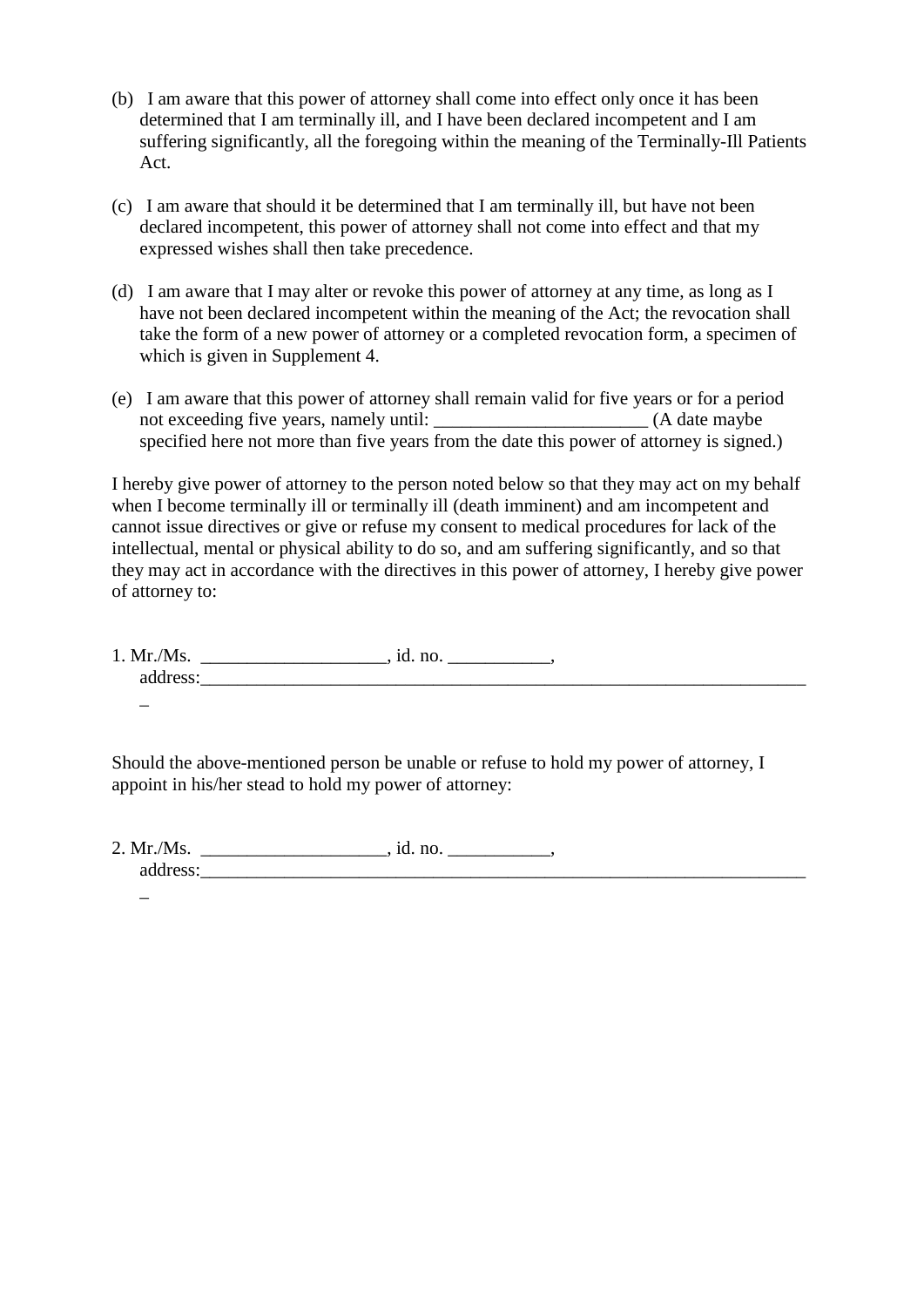## **Significant Suffering**

I am aware that only if I reach a state of significant suffering, as defined by me below, and shall be terminally ill and incompetent, will medical procedures not be performed on me in accordance with the advance medical directives in this document; significant suffering, as I define it, is―

[Check [in the box] whichever of the following is part of your definition of significant suffering]

| ╮ | I require to be artificially fed            |
|---|---------------------------------------------|
|   | I am unconscious                            |
|   | I am quadriplegic                           |
|   | I am in a state of dementia                 |
|   | I require any of the following treatments — |
|   |                                             |
|   |                                             |
|   | I am in one of the following states—        |
|   |                                             |
|   |                                             |

I am aware that if I have not defined above what I consider to be significant suffering, I shall considered to be significantly suffering only if I am experiencing pain or suffering which a reasonable person would be ready to make a great effort to avoid or eliminate, even at the cost of significant injury to his quality of life or life expectancy, and that only if I am in that state, and am also terminally ill and incompetent, will these advance medical directives be followed.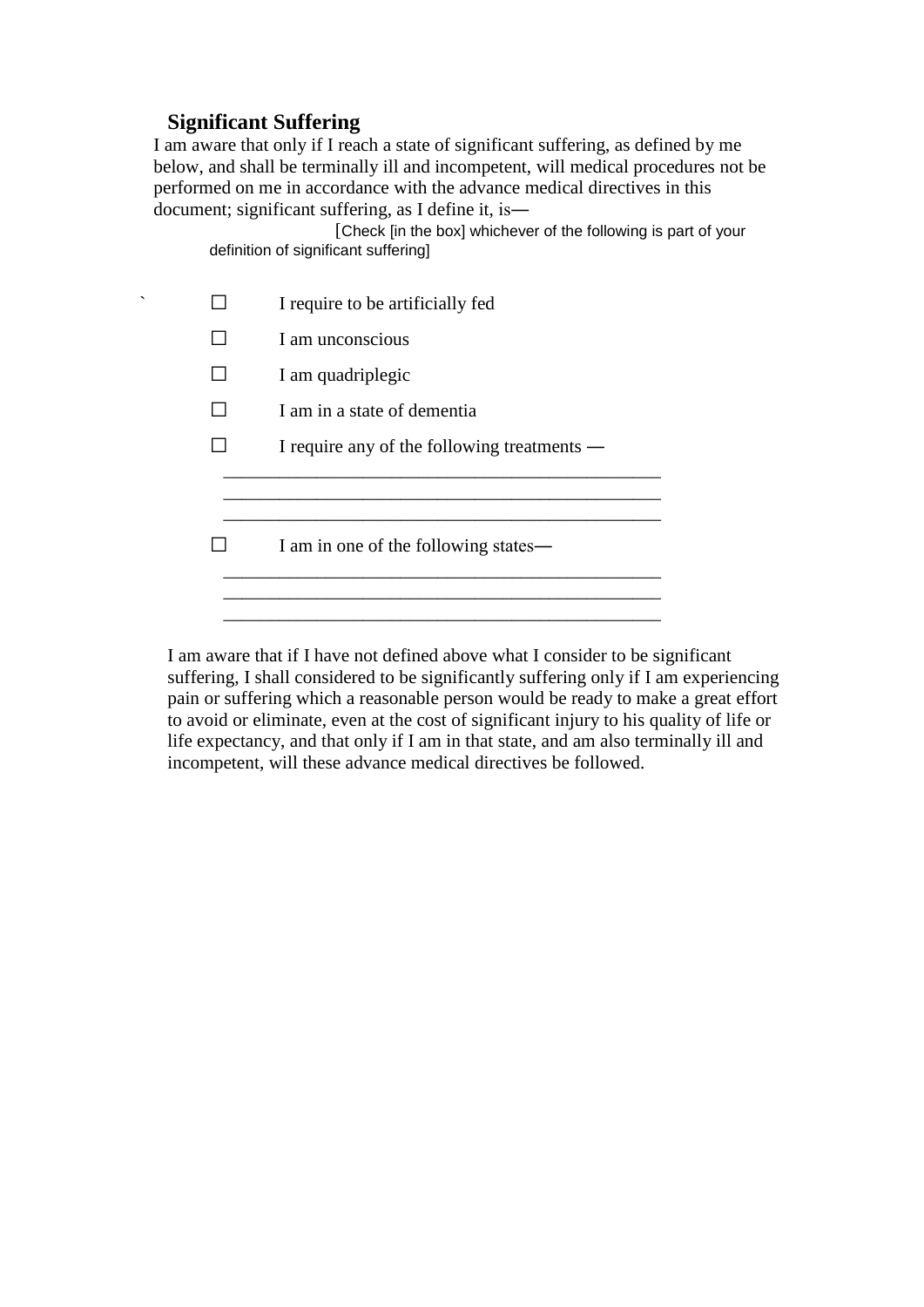#### (**Choose and check one of the following options**)

- $\Box$  A. With respect to any life-prolonging medical procedure, the holder of my power of attorney may take any decision required, including consenting or refusing consent to the procedure being administered to me.
- $\Box$  B. The holder of my power of attorney may act in my name only with respect to giving consent to an **exceptional** lifeprolonging medical procedure [**even if my attending physicians consider the said procedure unjustifiable in the given circumstances**] but may not take a decision to refuse consent to any regular life-prolonging medical procedure.
- $\Box$  C. The holder of my power of attorney may take any decision with respect to the procedures enumerated below (C.1), where each procedure is marked either―

 $\Box$  Give me this life-prolonging medical procedure or

 $\Box$  Do not give me this life-prolonging medical procedure

### **C.1 Should I reach a terminally ill state the following procedures should be performed/ not performed:**

[Put in the box a clear ' $\sqrt{ }$ ' if the procedure is covered by the power of attorney, as stated in Option C above, or leave empty if the procedure is not to be performed]

| Resuscitation                                                                                                                                                                                                                                |  |
|----------------------------------------------------------------------------------------------------------------------------------------------------------------------------------------------------------------------------------------------|--|
| Resuscitation by external cardiac massage                                                                                                                                                                                                    |  |
| Resuscitation by endotracheal intubation                                                                                                                                                                                                     |  |
| Resuscitation by administering resuscitation drugs                                                                                                                                                                                           |  |
| Resuscitation by electric shock                                                                                                                                                                                                              |  |
| Connection to a ventilator with pacemaker (artificial breathing<br>machine)                                                                                                                                                                  |  |
| If this procedure is covered by the power of attorney, please state<br>if the holder of the power of attorney may specify that it is<br>to be<br>maintained for days/weeks/months/without time limit<br>[Cross out whichever does not apply] |  |
|                                                                                                                                                                                                                                              |  |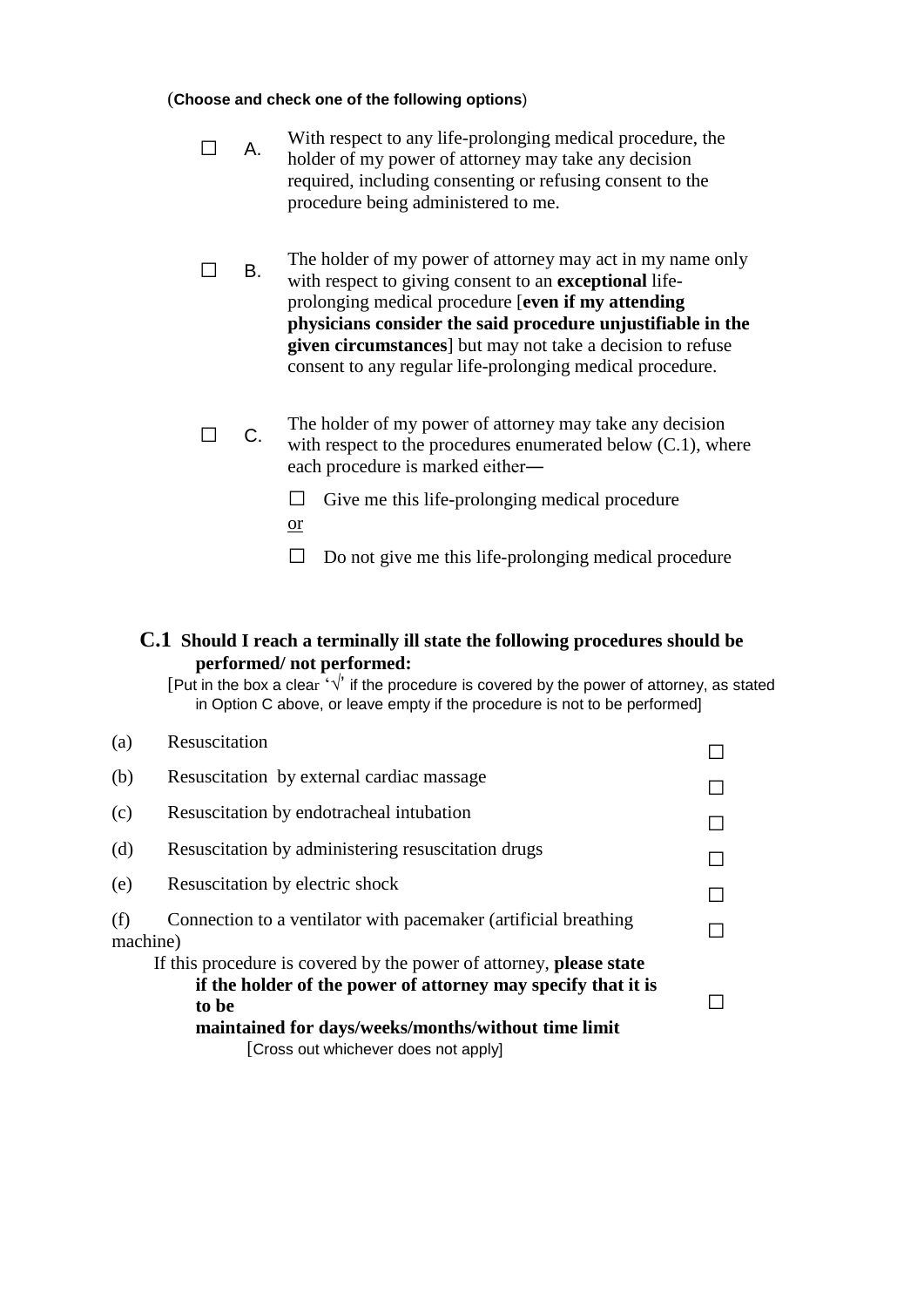| (g) | Dialysis<br>If this procedure is covered by the power of attorney, please<br>state<br>if the holder of the power of attorney may specify that it is to<br>be |  |
|-----|--------------------------------------------------------------------------------------------------------------------------------------------------------------|--|
| (h) | halted if the dialysis is proving to have no useful effect?<br>Major surgery (e.g. amputating a necrotic limb, removing a necrotic<br>internal organ)        |  |
| (i) | Minor surgery (e.g. amputating a necrotic finger)                                                                                                            |  |
| (i) | Radiotherapy (for malignant diseases)                                                                                                                        |  |
| (k) | Chemotherapy (for malignant diseases)                                                                                                                        |  |
| (1) | Antibiotic treatment for severe septicemia resistant to regular<br>antibiotic<br>treatment                                                                   |  |
| (m) | Diagnostic tests (blood, X-rays, monitor)                                                                                                                    |  |

# **C.2 Should I reach a terminally ill state (death imminent) the following procedures**

#### **should be performed/ not performed:**

[Put in the box a clear ' $\sqrt{ }$ ' if the procedure is covered by the power of attorney, as stated in Option C above, or leave empty if the procedure is not to be performed]

| (a)             | Resuscitation                                                                                                                                                                                                                                |        |
|-----------------|----------------------------------------------------------------------------------------------------------------------------------------------------------------------------------------------------------------------------------------------|--------|
| (b)             | Resuscitation by external cardiac massage                                                                                                                                                                                                    |        |
| (c)             | Resuscitation by endotracheal intubation                                                                                                                                                                                                     | ΙI     |
| (d)             | Resuscitation by administering resuscitation drugs                                                                                                                                                                                           |        |
| (e)             | Resuscitation by electric shock                                                                                                                                                                                                              | $\Box$ |
| (f)<br>machine) | Connection to a ventilator with pacemaker (artificial breathing                                                                                                                                                                              |        |
|                 | If this procedure is covered by the power of attorney, please state<br>if the holder of the power of attorney may specify that it is<br>to be<br>maintained for days/weeks/months/without time limit<br>(Cross out whichever does not apply) |        |
| (g)             | Dialysis<br>If this procedure is covered by the power of attorney, please<br>state<br>if the holder of the power of attorney may specify that it is to<br>be                                                                                 |        |
| (h)             | halted if the dialysis is proving to have no useful effect?<br>Major surgery (e.g. amputating a necrotic limb, removing a necrotic<br>internal organ)                                                                                        |        |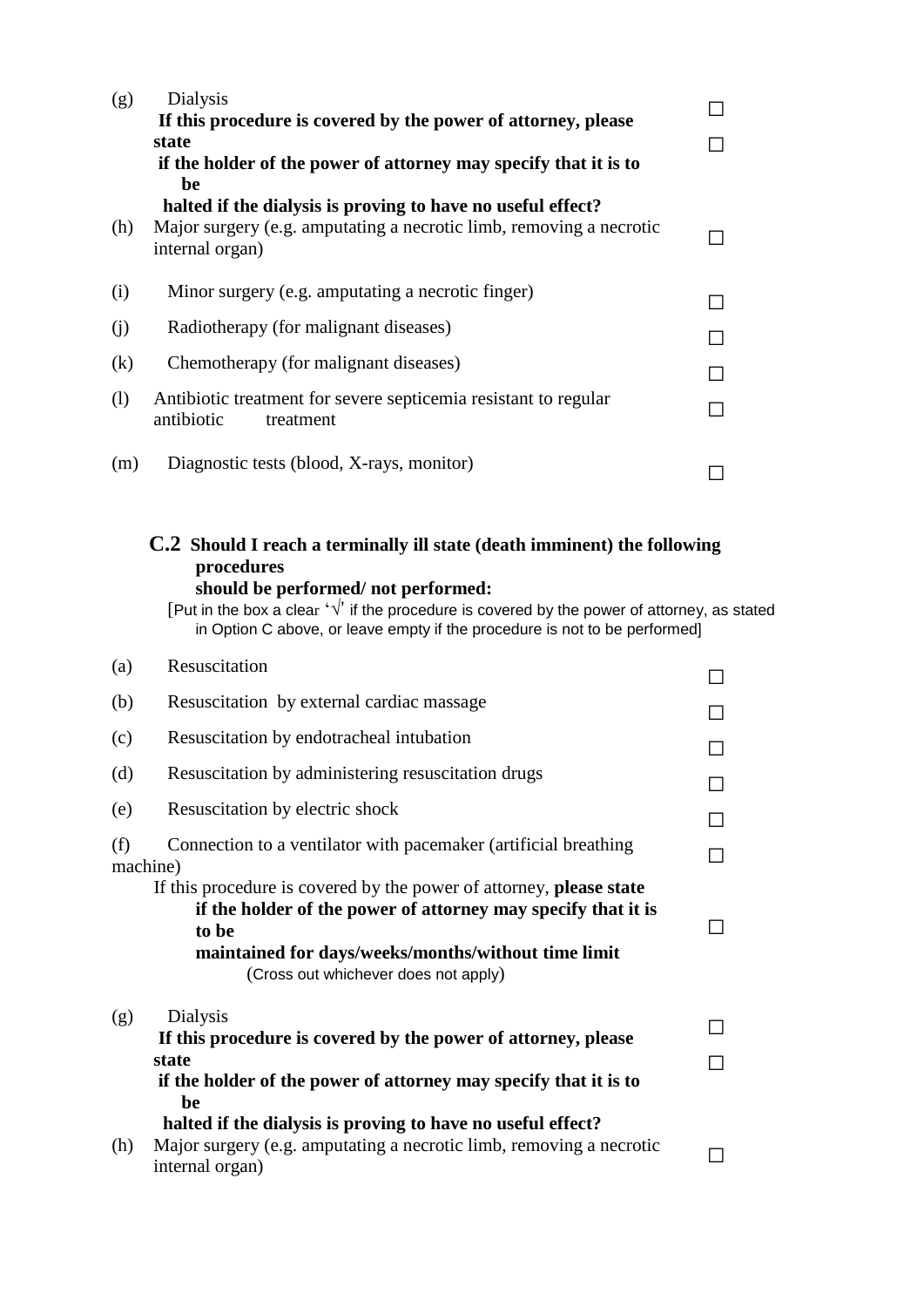| (i)                | Minor surgery (e.g. amputating a necrotic finger)                                          |  |
|--------------------|--------------------------------------------------------------------------------------------|--|
| (j)                | Radiotherapy (for malignant diseases)                                                      |  |
| (k)                | Chemotherapy (for malignant diseases)                                                      |  |
| (1)                | Antibiotic treatment for severe septicemia resistant to regular<br>antibiotic<br>treatment |  |
| (m)                | Diagnostic tests (blood, X-rays, monitor)                                                  |  |
| (n)                | Routine procedures, e.g. giving antibiotics, blood & blood products                        |  |
| $\left( 0 \right)$ | Treating co-morbid illnesses, e.g. giving insulin                                          |  |
| (p)                | Giving food and liquids artificially                                                       |  |
| (q)                | Giving palliative treatment and drugs                                                      |  |

 $[$  \* With regard to the subsidiary procedures specified in clauses (n) – (q) above, the Terminally-Ill Patients Act, 2005, states that directions that they not be performed can only apply in the case of a terminally ill patient (death imminent) who is incompetent and is suffering significantly.]

### **C.3 Instructions for other Emergency Situations\*\*\***

\*\* Emergency situation ― a situation in which immediate treatment must be given if the patient is not to die. [Complete section C.3 only if you have directives for an emergency situation other than the ones enumerated above.]

\_\_\_\_\_\_\_\_\_\_\_\_\_\_\_\_\_\_\_\_\_\_\_\_\_\_\_\_\_\_\_\_\_\_\_\_\_\_\_\_\_\_\_\_\_\_\_\_\_\_\_\_\_\_\_\_\_\_ \_\_\_\_\_\_\_\_\_\_\_\_\_\_\_\_\_\_\_\_\_\_\_\_\_\_\_\_\_\_\_\_\_\_\_\_\_\_\_\_\_\_\_\_\_\_\_\_\_\_\_\_\_\_\_\_\_\_ \_\_\_\_\_\_\_\_\_\_\_\_\_\_\_\_\_\_\_\_\_\_\_\_\_\_\_\_\_\_\_\_\_\_\_\_\_\_\_\_\_\_\_\_\_\_\_\_\_\_\_\_\_\_\_\_\_\_

\_\_\_\_\_\_\_\_\_\_\_\_\_\_\_\_\_\_\_\_\_\_\_\_\_\_\_\_\_\_\_\_\_\_\_\_\_\_\_\_\_\_\_\_\_\_\_\_\_\_\_\_\_\_\_\_\_\_ \_\_\_\_\_\_\_\_\_\_\_\_\_\_\_\_\_\_\_\_\_\_\_\_\_\_\_\_\_\_\_\_\_\_\_\_\_\_\_\_\_\_\_\_\_\_\_\_\_\_\_\_\_\_\_\_\_\_ \_\_\_\_\_\_\_\_\_\_\_\_\_\_\_\_\_\_\_\_\_\_\_\_\_\_\_\_\_\_\_\_\_\_\_\_\_\_\_\_\_\_\_\_\_\_\_\_\_\_\_\_\_\_\_\_\_\_

### **C.4 Personal Directions not mentioned above**

 **C.5** With respect to every question as to my treatment under the conditions specified above, I direct my attending physicians to apply first of all to the first-named holder of my power of attorney; should it not be possible to reach this person at the required time, or should he be unable or unwilling to fulfill his duties, I direct my attending physicians to apply to the second-named holder of my power of attorney.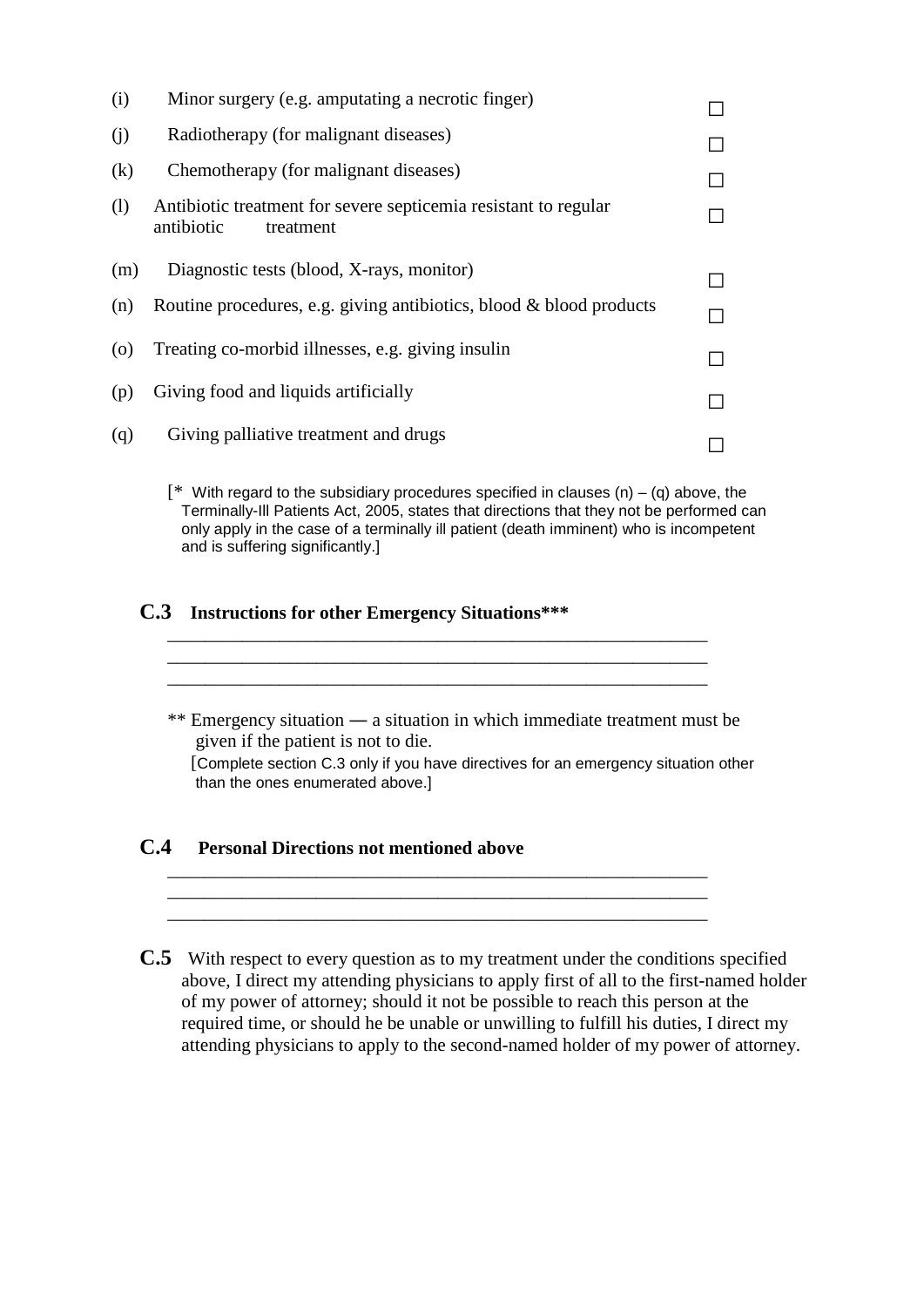**D.1** In addition to this power of attorney I have also issued advance medical directives, and I direct my attending physicians to act in accordance with both the said medical directives and this power of attorney. I am aware that, in the absence of a directive under Article D.2 below, concerning a contradiction between the said advance medical directives and this power of attorney, the directives shall take precedence, but that if the power of attorney shall have been given a considerable time after the directives, then an institutional board shall decide the precedence between them.

□ Check this box if advance medical directives given

**D.2** I hereby direct that, in the event of a contradiction between my advance medical directives and a directive of the holder of my power of attorney, precedence shall go to―

> □ □ Holder of power of attorney My advance medical directive [Check one of the two boxes]

**D.3** Further directives concerning a contradiction between an advance medical directive and a directive of the holder of my power of attorney:

> \_\_\_\_\_\_\_\_\_\_\_\_\_\_\_\_\_\_\_\_\_\_\_\_\_\_\_\_\_\_\_\_\_\_\_\_\_\_\_\_\_\_\_\_\_\_\_\_\_\_\_\_\_\_\_ \_\_\_\_\_\_\_\_\_\_\_\_\_\_\_\_\_\_\_\_\_\_\_\_\_\_\_\_\_\_\_\_\_\_\_\_\_\_\_\_\_\_\_\_\_\_\_\_\_\_\_\_\_\_\_

# **DECLARATION AND SIGNATURE**

### **Other persons informed of advance medical directives**

[There is no duty to inform other persons, but doing so increases the chances that your directives will be effectively and correctly observed.

If you have not informed another person go directly to the next section, Signature. If you have informed another person, please check the relevant boxes below clearly and insert the required data.]

I hereby declare that I have talked with the persons noted below about this document and that

―I have given them/

a copy of this document.

—I have not given them [Cross out whichever does not apply]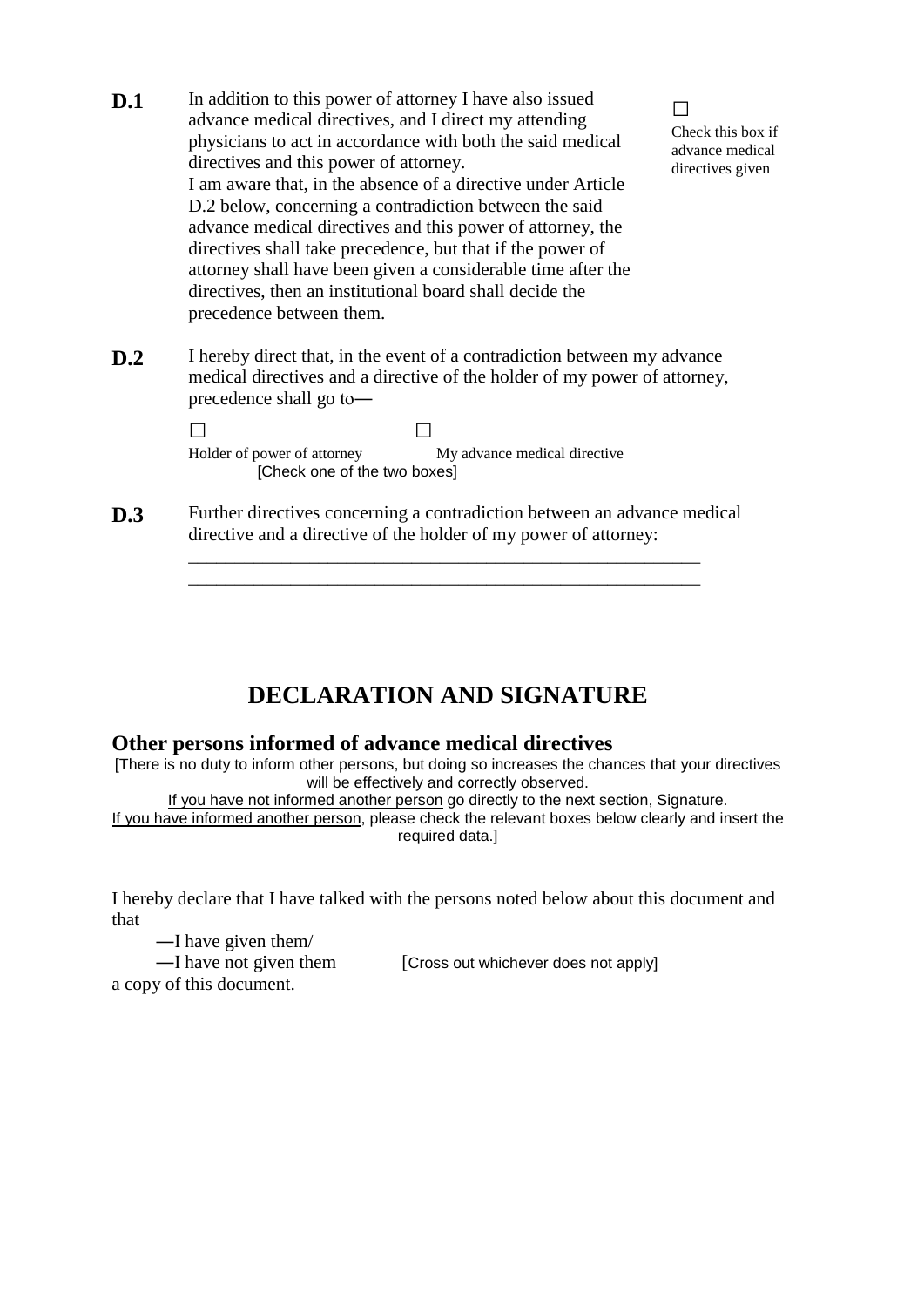|                        | . Or deen box onoonda, give name, address and tolophone namber<br>the person/persons informed. |
|------------------------|------------------------------------------------------------------------------------------------|
| Spouse/<br>partner     |                                                                                                |
| Relative               |                                                                                                |
| Docto<br>$\mathbf{r}$  |                                                                                                |
| Attorne<br>y           |                                                                                                |
| Rabbi/prie<br>st/ qadi |                                                                                                |
| Other<br>perso<br>n    |                                                                                                |

# **For each box checked, give name, address and telephone number of**

## **Signature of Person Issuing this Power of Attorney**

(The signatory must sign in the presence of 2 witnesses)

I sign this document after long and careful consideration and of my own free and autonomous will, and not in consequence of any familial, social or other pressure.

Signature: \_\_\_\_\_\_\_\_\_\_\_\_\_\_\_\_\_\_ Tel. no. (landline): \_\_\_\_\_\_\_\_\_\_\_\_\_\_\_\_\_ Tel. no. (mobile):\_\_\_\_\_\_\_\_\_\_\_\_\_\_\_\_\_ Date: \_\_\_\_\_\_\_\_\_\_\_\_\_\_\_\_\_

**[Should the issuer of this power of attorney not speak or read Hebrew, please attach the affidavit of the person who translated for him/her the explanations and directives in the document.]**

### **Signature of Witnesses**

(The 2 witnesses must sign in each other's presence)

We, the undersigned, witness that the above signatory of this document —

- $\Box$  Is personally known to us
- □ Identified himself/herself to us by means of an identifying document which included a photo of the signatory

[Check one of the two above boxes]

o Signed this document in our presence and that he/she appears to us fully aware and speaking to the point, and that there is no sign of any pressure brought to bear on him/her.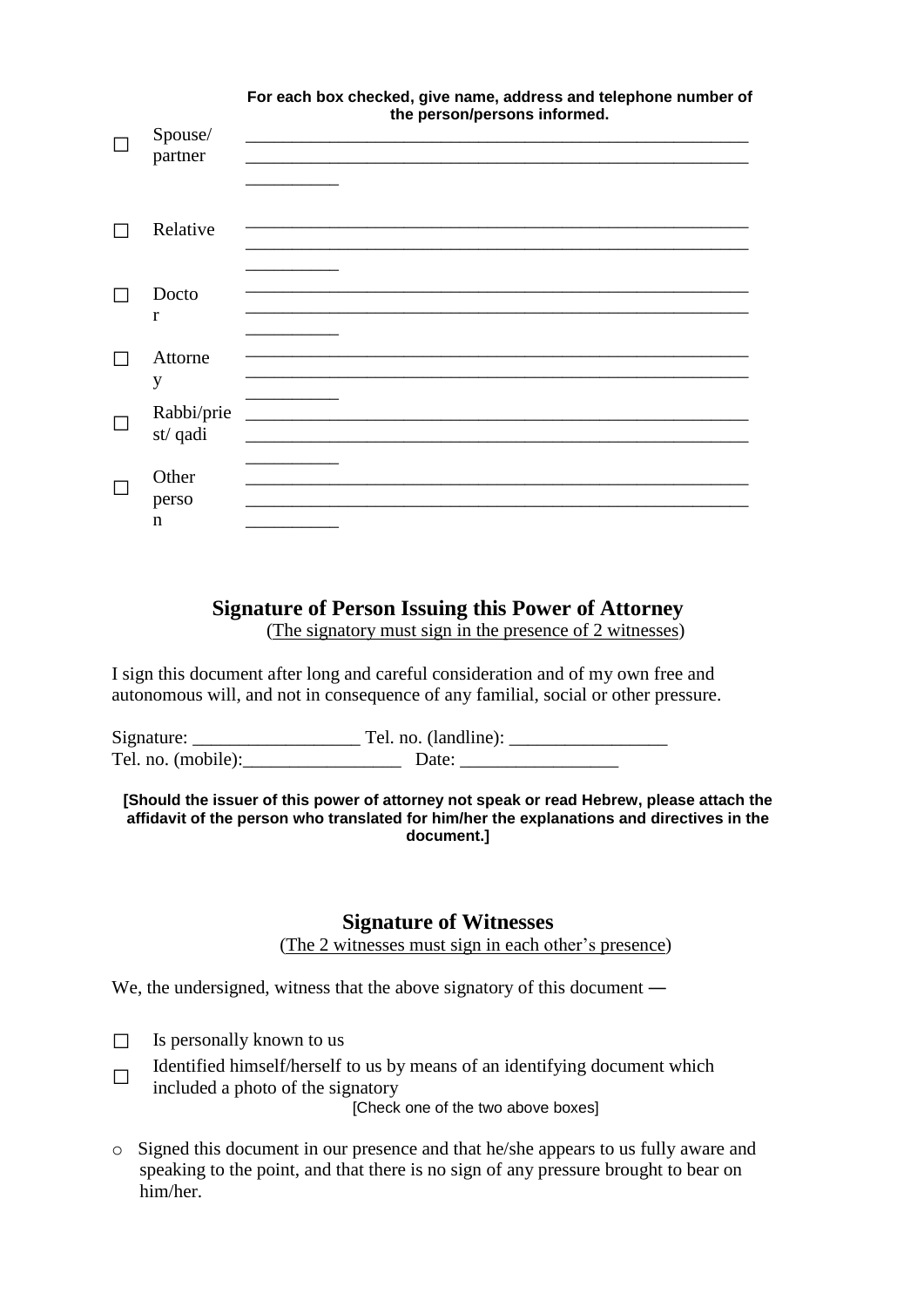o Further: I declare that I do not hold the signatory's power of attorney, nor am I a candidate to do so, nor do I have any economic or other interests involving the signatory.

#### **(N.B. Relatives, a doctor, an attorney, or others may have economic interests involving the signatory)**

## **Signature of Person who Gave the Signatory Medical Information**

(1) **To be completed if it has been determined that the issuer of these directives is terminally ill.**

I, \_\_\_\_\_\_\_\_\_\_\_\_\_\_\_\_\_, a specialist physician, hereby confirm that on (date)  $\overline{I}$  gave Mr./ Ms.  $\overline{I}$  an explanation of his/her medical condition, including medical information about his/her condition relevant to his/her issuing directives and also medical information he/she may reasonably require for issuing a power of attorney. I also confirm that I explained to him/her the medical terms used in this form and that I wrote the précis of medical information that appears on p.1 of this document (Clause (a)(2)).

| Name:                | Id. no.            |  |
|----------------------|--------------------|--|
| Address:             |                    |  |
| Tel. no. (landline): | Tel. no. (mobile): |  |
| Signature:           | Date:              |  |

### (2) **To be completed if it has not been determined that the issuer of these directives is terminally ill.**

I, \_\_\_\_\_\_\_\_\_\_\_\_\_\_\_\_\_\_\_\_, a physician/ registered nurse, [Cross out whichever does not apply], hereby confirm that on (date) \_\_\_\_\_\_\_\_\_\_\_\_\_\_\_ I gave Mr./ Ms.

medical information he/she may reasonably require for issuing a power of attorney.

| Name:    | Id. no.            |
|----------|--------------------|
| Address: |                    |
|          | Tel. no. (mobile): |
|          | Date:              |

### *The Central Data Bank of Advance Medical Directives Ministry of Health*

39 Υirmiyahu St., Jerusalem 9446724 [maagar.meida@moh.health.gov.il](mailto:maagar.meida@moh.health.gov.il) **Tel:** \*5400 **Fax:** 02-5655916



*המרכז להנחיות רפואיות מקדימות משרד הבריאות* רח' ירמיהו ,39 ירושלים 446724 [maagar.meida@moh.health.gov.il](file:///C:/Users/eti.biton/guy.zwerdling/AppData/Roaming/Microsoft/Word/maagar.meida@moh.health.gov.il) **טל:** 5400\* **פקס:** 02-5655916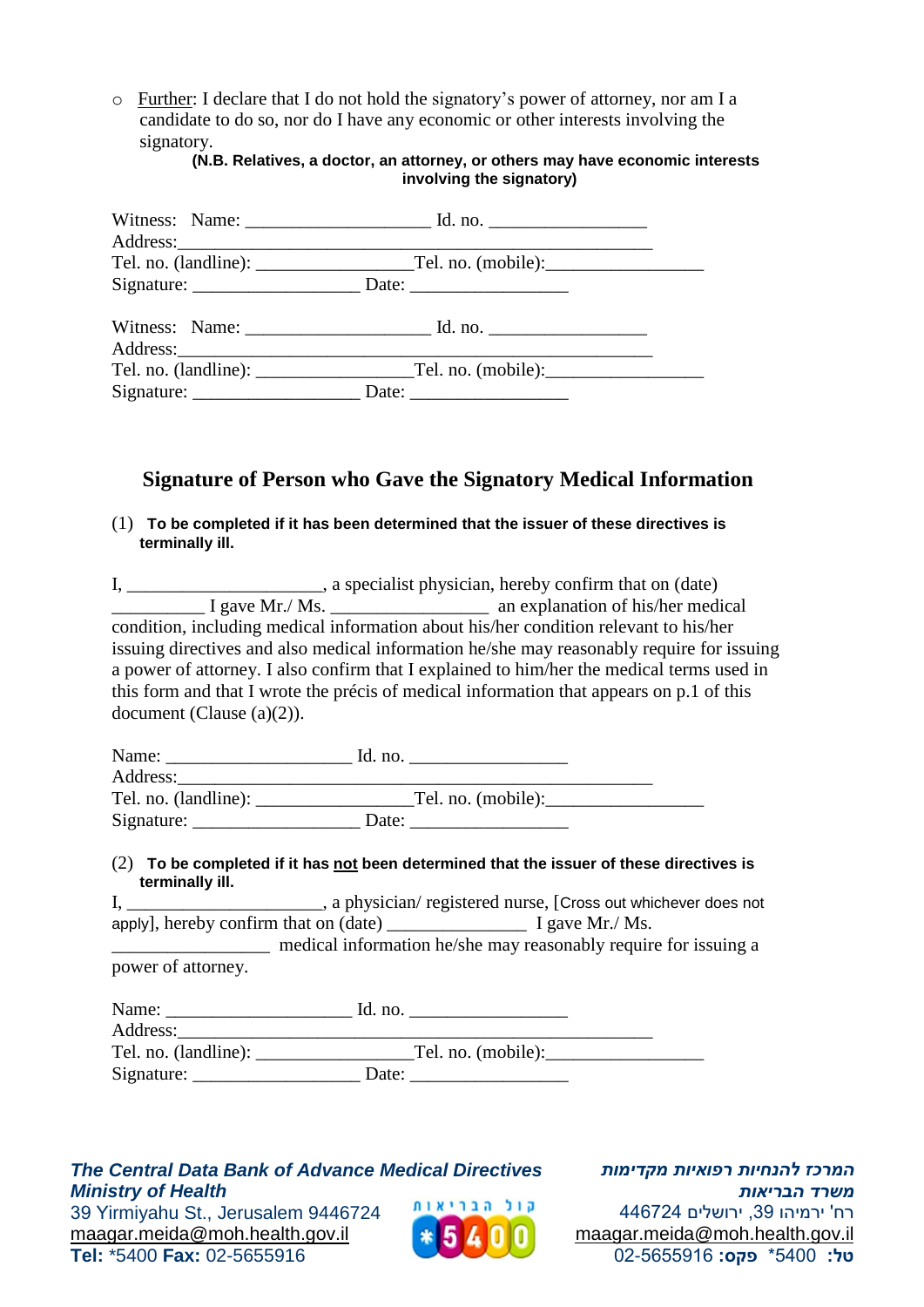www.health.gov.il



Medical Administration **The Central Data Bank of Advance Medical Directives**

2<sup>nd</sup> Supplement- Power of Attorney

# Before you send…

To avoid common mistakes while filling out Power of Attorney form, and to save unnecessary correspondence to correct the deficiencies, please check the following before sending the form.

| $\Box$ P. 1 | You must specify your current residential address in accordance with your<br>registration at the Population Registry. If you wish you may also specify<br>additional mailing address.                                                                                                                                                                                                                                                                                         |
|-------------|-------------------------------------------------------------------------------------------------------------------------------------------------------------------------------------------------------------------------------------------------------------------------------------------------------------------------------------------------------------------------------------------------------------------------------------------------------------------------------|
| $\Box$ P. 2 | The person providing medical explanation (a physician or a registered nurse)<br>must WRITE that they explained the medical terms in pp. 4 and 5 detailing<br>several examples, and that they made sure you understood their explanation.<br>This is NOT the place to detail your medical diagnoses. (Only in case that you<br>are a dying patient, a medical specialist should write your medical diagnosis, in<br>addition to explaining the medical terms as stated above). |
| $\Box$ P. 3 | You must specify name of the agent holding the Power of Attorney and his or<br>her ID card No. It is recommended to add their phone No.                                                                                                                                                                                                                                                                                                                                       |
| $\Box$ P. 4 | Choose only one of the following options: A, B, or C.<br>If you chose option A, do not fill in the tables in pp. 5 and 6.<br>Only if you chose option C you have fill in the tables on pp. 5 and 6 and mark in<br>each of the items whether you would you like to receive life-prolonging<br>medical care or to avoid receiving such medical care.                                                                                                                            |
| $\Box$ P. 7 | If you are also filling out Advance Medical Directives:<br>- You must mark it (part C section 1) and send us the Advance Medical Directives<br>form.<br>- You must mark which provision should prevail in case of a conflict between a<br>medical directive and the power of attorney                                                                                                                                                                                         |
| $\Box$ P. 8 | - You must sign and date at the bottom of the page. The date of your signature<br>MUST be the same as the date of the witnesses' signatures in page 9.<br>- It is recommended to add a phone No. for clarifications if needed.                                                                                                                                                                                                                                                |